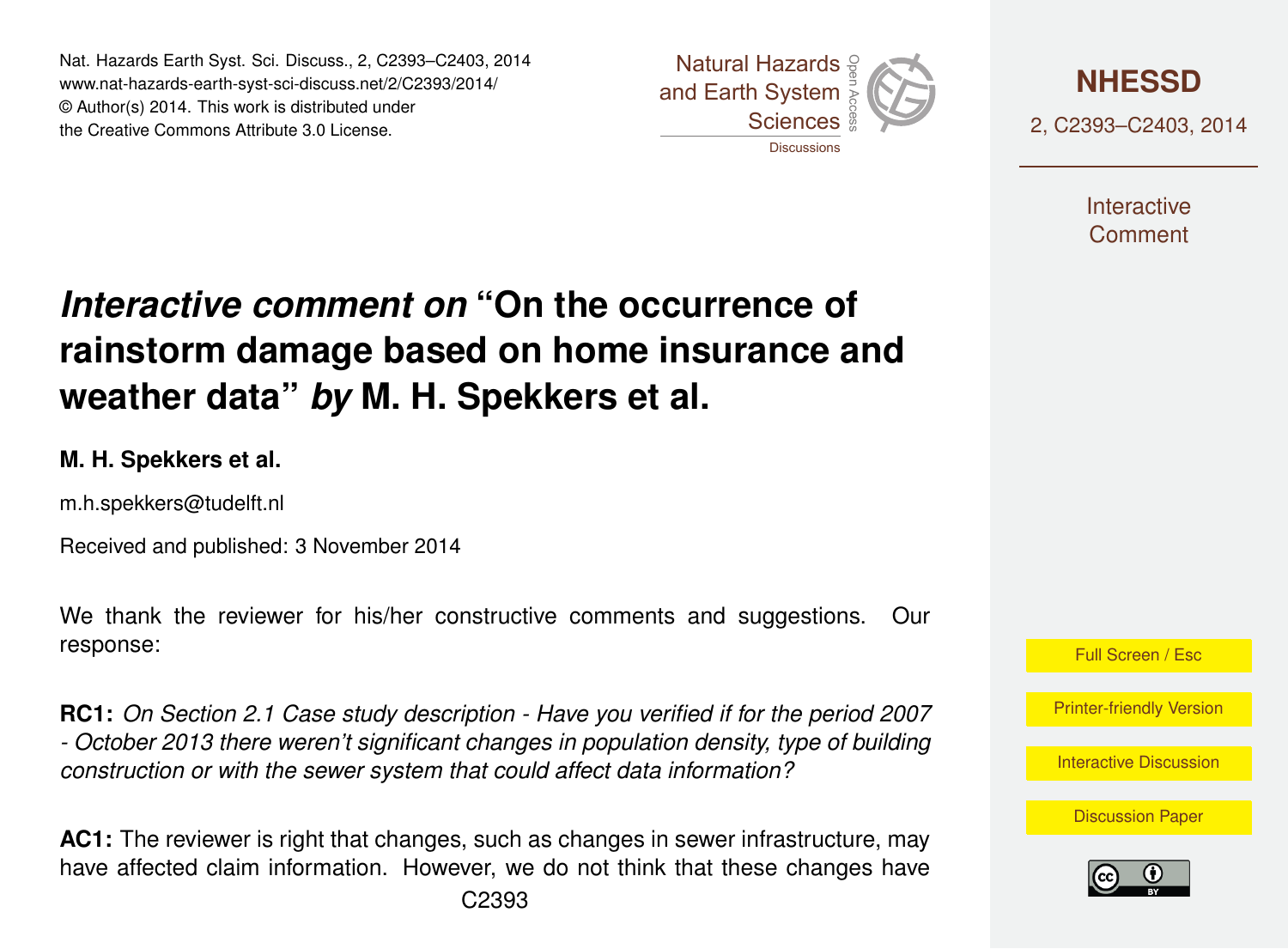significant effects on present results, for two reasons: First, the study period is relatively short (less than 7 years) compared to rate at which changes (e.g. in population, sewer systems) take place. For instance, around 30 km of sewer is replaced per year in Rotterdam on a total of around 2500 km. Population has increased with around 5 % between the years 2007 and 2013. Second, the changes are likely to affect claims locally (e.g. sewer replacements in specific neighbourhoods), while the results of this study are presented at the city level, e.g. logistic regression coefficients are estimated globally. We would like to make this assumption more explicit in the final paper by adding the following sentence after line 14 on page 5291: "It is assumed that within the study period no changes have been made to the sewer infrastructure and the building portfolio of Rotterdam that have significantly affected results of present paper.".

**RC2:** *On Section 2.2 Insurance data - I suggest including the Achmea group website.*

**AC2:** Good suggestion. We will add the following footnote after the first sentence of section 2.2: "Website of Achmea insurance group: [http://www.achmea.nl.](http://www.achmea.nl)".

**RC3:** *On Section 2.2 Insurance data - You explain the data set contains information of only the 6% of the total number of households in Rotterdam. Do you know the market covered by this insurance company in Rotterdam or maybe the total number of insurance policies? I suggest including it for a further comprehension of the results and their level of significance.*

**AC3:** There is a total number of around 21 000 insurance policies, of which around 6000 relate to building structure insurance and around 15 000 to building content insurance. This means that 5000 risk addresses have both building structure and content insurance available. We will append this information to line 25–26 on page **[NHESSD](http://www.nat-hazards-earth-syst-sci-discuss.net)**

2, C2393–C2403, 2014

Interactive **Comment** 



[Printer-friendly Version](http://www.nat-hazards-earth-syst-sci-discuss.net/2/C2393/2014/nhessd-2-C2393-2014-print.pdf)

[Interactive Discussion](http://www.nat-hazards-earth-syst-sci-discuss.net/2/5287/2014/nhessd-2-5287-2014-discussion.html)

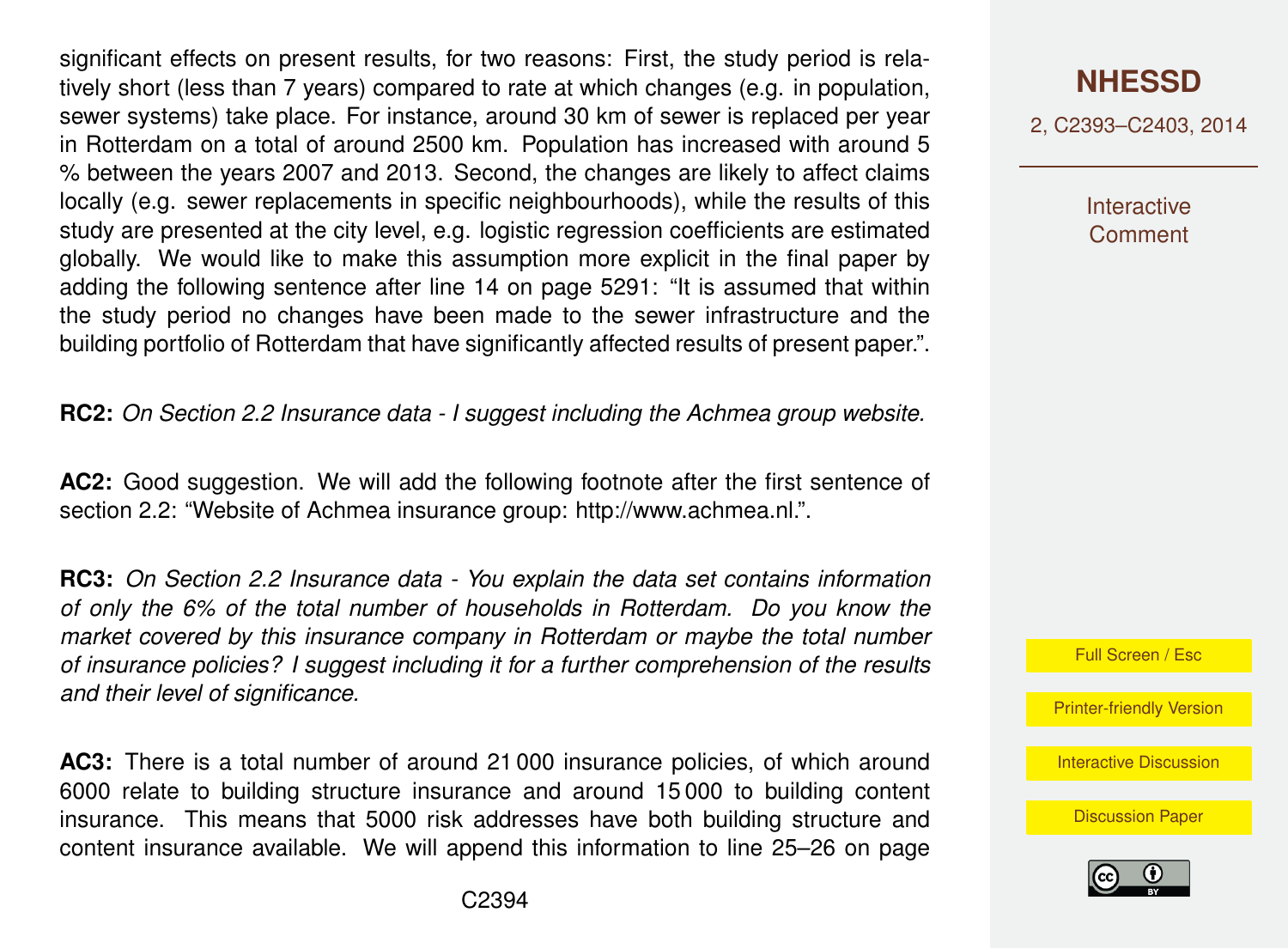5291 as follows: "On average, the data set contains information of around 16 000 risk addresses, which is 6 % of the total number of households in Rotterdam. These risk addresses constitute a total number of around 21 000 insurance policies, of which around 6000 insurance policies relate to building structure insurance and around 15 000 to building content insurance.".

**RC4:** *On Section 2.2 Insurance data - You explain that the data set contains information of about 16.000 risk addresses. Are these risk addresses uniformly distributed or are located in only some neighborhoods of Rotterdam? This information may be useful for the analysis of water-related damages, especially the ones not produced by heavy rain (exposure, age of buildings, vulnerability areas to water - damages...). Thus, my suggestion is to include a map with a density distribution of claims.*

**AC4:** Very interesting remark. In fact, we are considering a spatial data analysis in a subsequent paper, which will include factors related to vulnerability, such as building age. This requires the collection of additional data and the application of statistical methods that can deal with spatial structures in data. In this paper we only consider weather variables, because our aim was to investigate weather-related relationships/thresholds for Rotterdam as a whole, not considering any local conditions. We would like to elaborate on the reviewer's comment a bit more in the section 5 (Conclusions and recommendations) as follows: "It is worthwhile to investigate spatial distributions of water-related claim data in a future study, considering local conditions such as building age and type and percentage of impervious area."

**RC5:** *I would like to see the annual distribution of the 3100 water-related claims during the period. It would help to verify no trends on collected data.*

### **[NHESSD](http://www.nat-hazards-earth-syst-sci-discuss.net)**

2, C2393–C2403, 2014

**Interactive Comment** 

Full Screen / Esc

[Printer-friendly Version](http://www.nat-hazards-earth-syst-sci-discuss.net/2/C2393/2014/nhessd-2-C2393-2014-print.pdf)

[Interactive Discussion](http://www.nat-hazards-earth-syst-sci-discuss.net/2/5287/2014/nhessd-2-5287-2014-discussion.html)

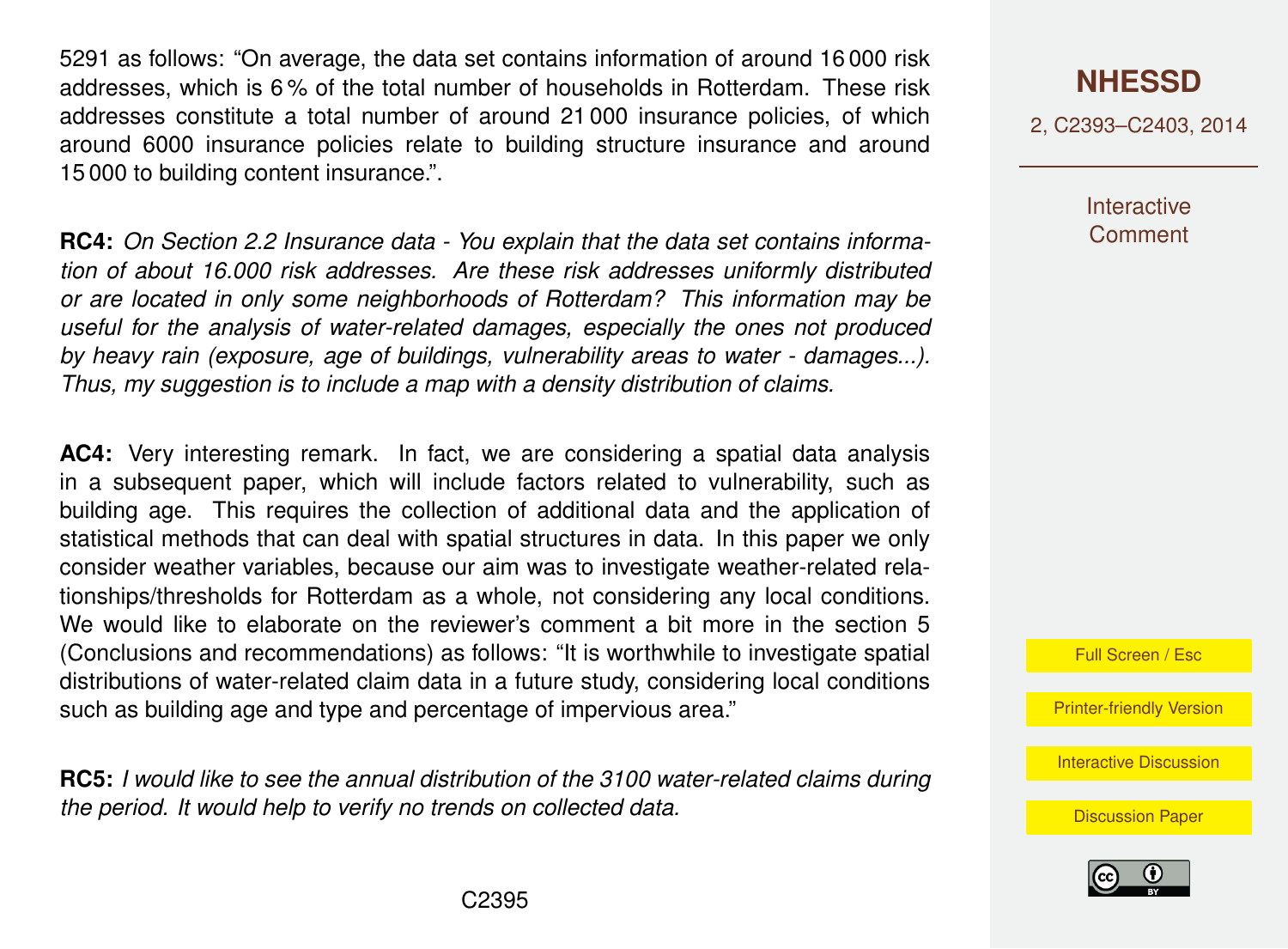**AC5:** We agree with the reviewer that such a figure is a useful addition to the final paper. We would, therefore, like to add a new figure to the results, see Figure 1 that is provided in the supplement to this response. At the start of section 3.1, the following sentence will be added: "Figure 1 (upper panel) shows the yearly distribution of precipitation-related (white) and non-precipitation-related claims (grey), for the years 2007–2013. For both classes, there is an increase in the number of claims through the years. The increase in the number of claims is most apparent between 2008 and 2010 for precipitation-related claims and between 2009 and 2012 for non-precipitation-related claims. Possible explanations of these trends are discussed in Section 4.". We would then like to continue in a new paragraph after line 2 on page 5300: "In Fig. 1 an increasing trend is observed in the number of water-related claims in the period 2007–2013. There are a number of possible explanations for this trend. To start with, the number of policyholders may have increased in time. This could not be verified, because in present study only policyholder data were available for a single snapshot in time. Another explanation may be related to bursts of household water supply pipes, which is the most frequent cause of nonprecipitation-related claims. Based on an unpublished report, the insurance company has observed a substantial increase in defects in water supply systems in the recent years, mainly because of incorrectly installed compression fittings. Other explanations that may be worthwhile to investigate are differences in climate variables between years and the effect of 2007–2008 financial crisis on the claiming behaviour of people.".

**RC6:** *On Section 2.4 Weather variables - Why the duration of the precipitation (hours for example) was not considered as a relevant variable? Some studies state there's a relation between damage and storm duration, so it could be an interesting significant predictor.*

**AC6:** In two related studies, based on similar insurance databases, we found that

#### **[NHESSD](http://www.nat-hazards-earth-syst-sci-discuss.net)**

2, C2393–C2403, 2014

**Interactive Comment** 



[Printer-friendly Version](http://www.nat-hazards-earth-syst-sci-discuss.net/2/C2393/2014/nhessd-2-C2393-2014-print.pdf)

[Interactive Discussion](http://www.nat-hazards-earth-syst-sci-discuss.net/2/5287/2014/nhessd-2-5287-2014-discussion.html)

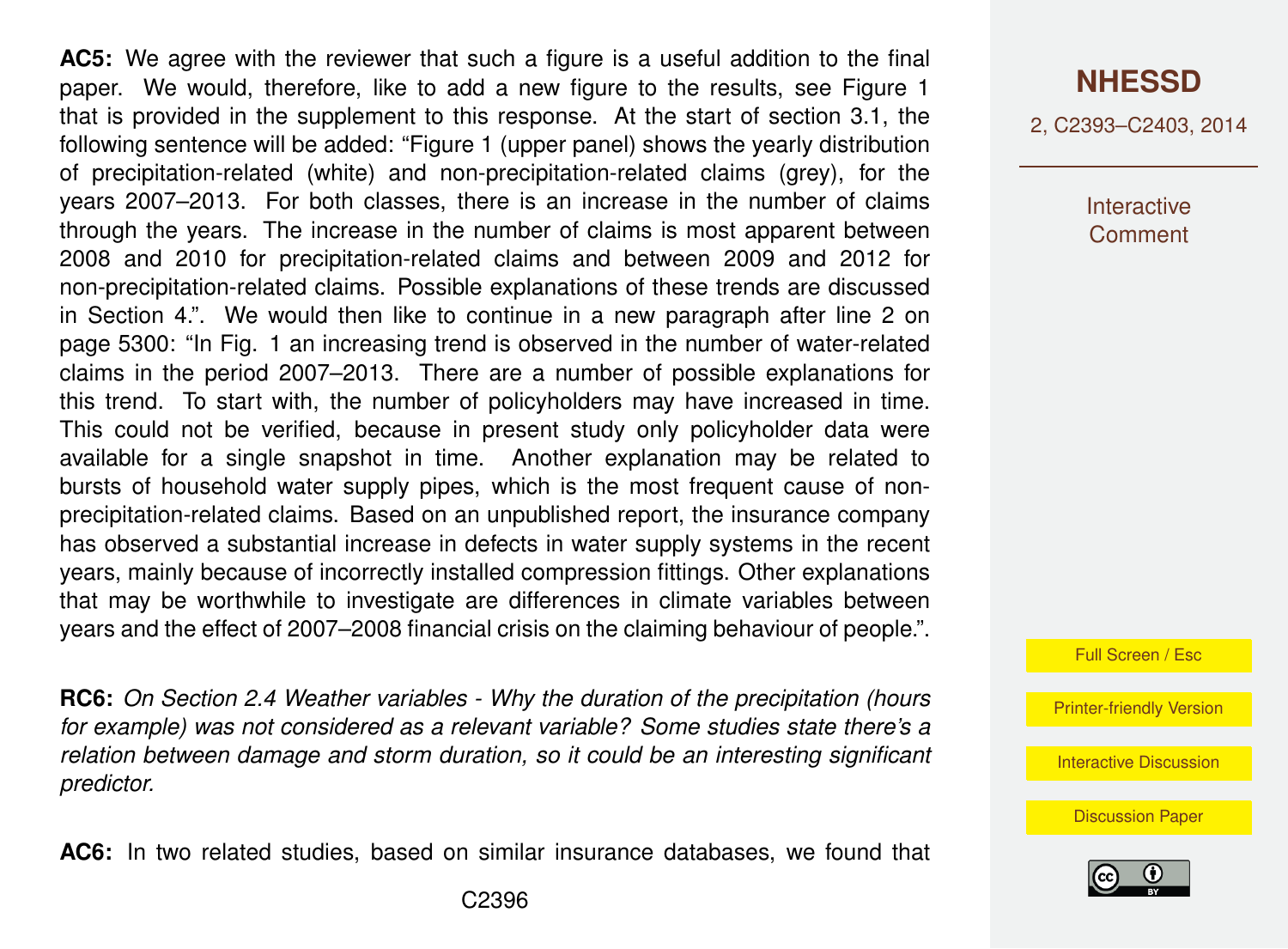rainfall duration has no significant or weak effect on damage. To justify our variable choices, we would like to add the following sentence after line 17 on page 5293 (section 2.4 on weather variables): "Rainfall duration was not considered, because previous studies based on a similar insurance database for the Netherlands show that rainfall duration has no significant or weak effect to rainfall-related damage [\(Spekkers](#page-9-0) [et al.,](#page-9-0) [2013,](#page-9-0) [2014\)](#page-9-0).".

**RC7:** *On Section 2.6 Discarded data - You have explained that extremely stormy days are classified as storm-related claims, so they are not considered on this study. You have referenced three extremely storms but at last, how many storms have been excluded of this study?*

**AC7:** The three storm days mentioned in section 2.6 are the only days that have been excluded. To clarify this, we would like to rephrase the last sentence of section 2.6 to: "These three days are excluded from the logistic regression analysis.".

**RC8:** *On Section 3 Results - One thing I expected to find in the paper is the number of cases. We have information about the number of claims and of risk addresses, but we don't have an idea of the number of cases involved or the average of claims related to one case. It would be necessary to quantify these values, so I suggest introducing this information.*

**AC8:** We are not entirely sure if we understood the point by the reviewer correctly. In the case he/she refers to "a case" in the context of logistic regression analysis, we mean the following. In the logistic regression analysis, a case is defined as an unique combination of risk address ( $\approx$  16000 risk addresses) and day ( $\approx$  2500 days), thus the total number of combinations is  $16000 \times 2500$ . Each case can either value 0 2, C2393–C2403, 2014

**Interactive Comment** 



[Printer-friendly Version](http://www.nat-hazards-earth-syst-sci-discuss.net/2/C2393/2014/nhessd-2-C2393-2014-print.pdf)

[Interactive Discussion](http://www.nat-hazards-earth-syst-sci-discuss.net/2/5287/2014/nhessd-2-5287-2014-discussion.html)

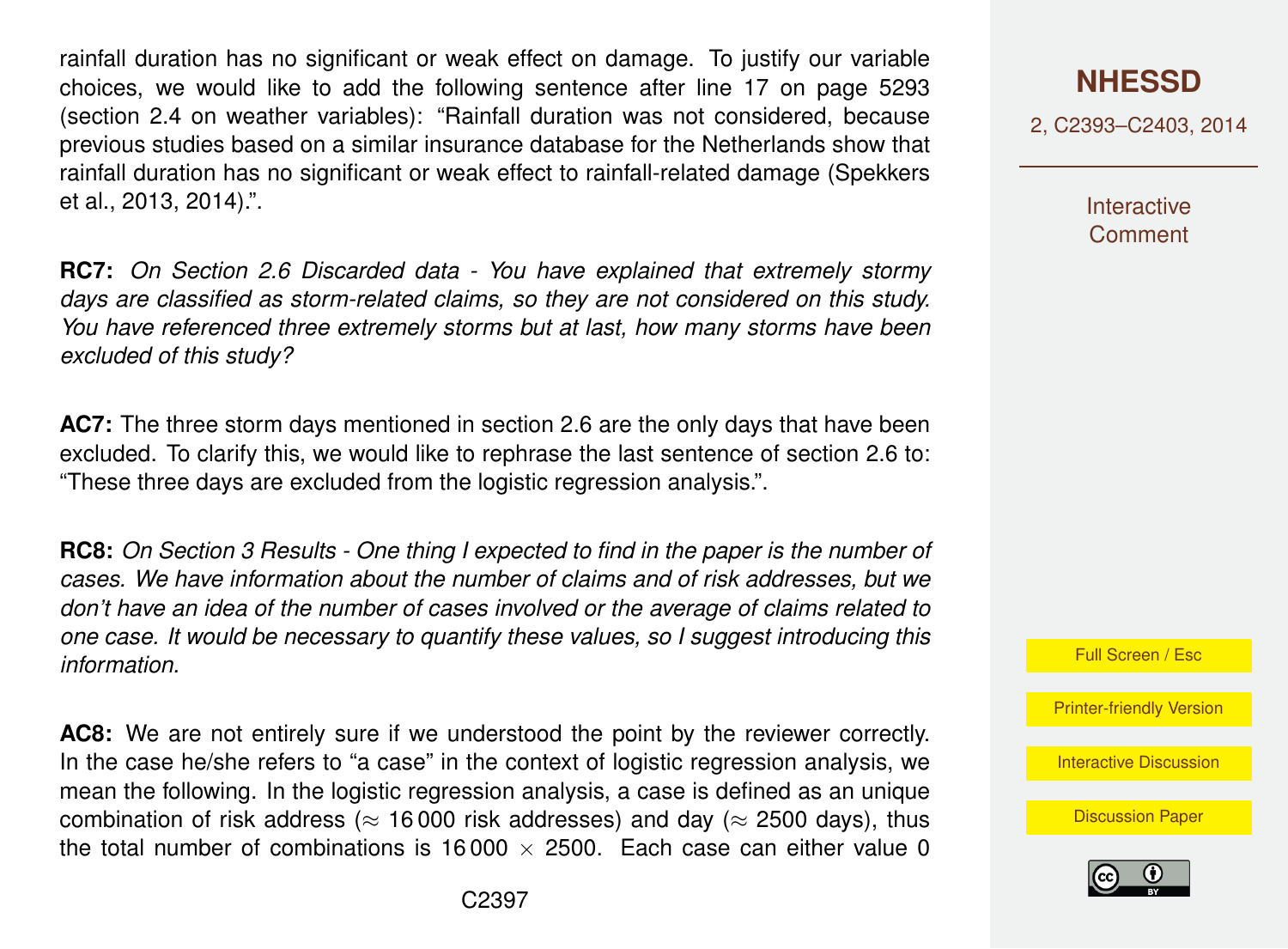(no claim) or 1 (a claim) (see also, line 25–26, page 5293). The average number of claims per case is mentioned at line 12 on page 5294, namely 2.67  $\times$  10<sup>-5</sup>, based on the number of precipitation-related claims (i.e. 1031) only. To clarify this, we would like to rephrase line 12-13 on page 5293 (section 2.4 on weather variables) to "A set of weather variables was derived for each combination of risk address and day (i.e. a case) to investigate..." and line 25 on page 5293 to "For each case, a unique combination of risk address and day, the outcome can...".

**RC9:** *On Section 3.1 Relative occurrence frequencies and costs of claims - I suppose economic costs related to damage cases have been adjusted for inflation, but there is no information about it. It has to be included in this section when you compare damage costs.*

**AC9:** Good point. We did not adjust costs for inflation. We have ignored the inflation correction, because the study period is relatively short and cumulative inflation is, therefore, relatively small (12%). We would, however, like to take into account the reviewer's suggestion and apply the corrections nonetheless as it gives a more accurate representation of the data. The following will be added to section 2.2: "Every value associated with a year before 2013 was adjusted for inflation according to the correction indices in Table [1.](#page-10-0)" (for Table [1,](#page-10-0) see end of this document). An updated figure with claim sizes (Fig. 3 in the discussion paper) is enclosed in the supplement to this response (Fig. 2 in the supplement). The conclusions that can be drawn from the figure are still the same. After applying inflation corrections, the values on line 4 and 6 on page 5296 (and on line 3 and 4 on page 5301) will be EUR 1150–3160 and EUR 680–840 respectively.

**RC10:** *On Section 3.1 Relative occurrence frequencies and costs of claims - You explain that wall leakages and roofs usually do not involve large water volumes. On*

2, C2393–C2403, 2014

**Interactive Comment** 



[Printer-friendly Version](http://www.nat-hazards-earth-syst-sci-discuss.net/2/C2393/2014/nhessd-2-C2393-2014-print.pdf)

[Interactive Discussion](http://www.nat-hazards-earth-syst-sci-discuss.net/2/5287/2014/nhessd-2-5287-2014-discussion.html)

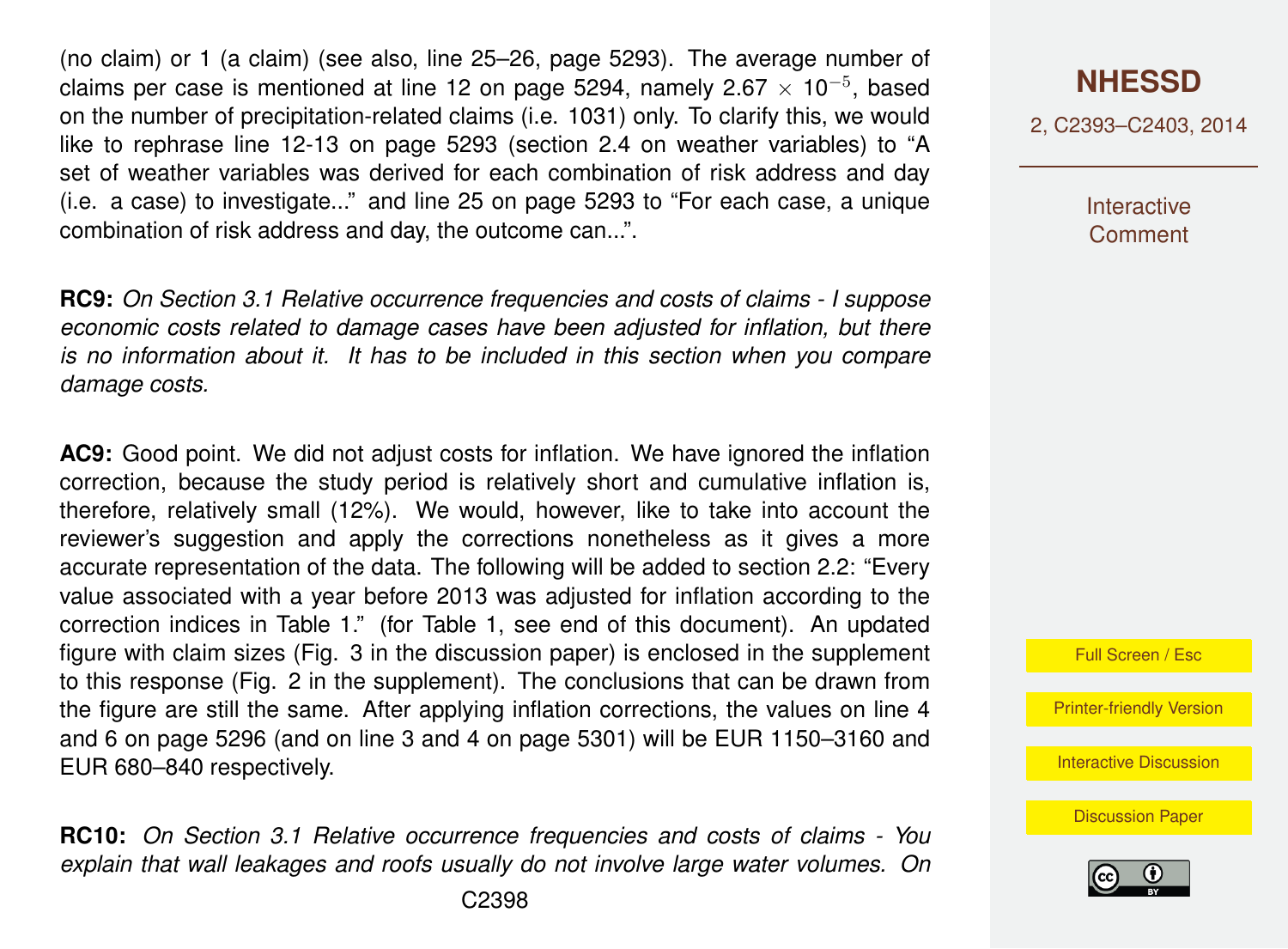**AC10:** This is based on the information in the communication transcripts. Although the transcripts hardly contain quantitative statements about water volumes, many qualitative statements are made indicating that roof leakages involve small water volumes, such as "only walls are wet" and "floor carpet is still oke". In the case of sewer floods, at the other hand, statements are made such as "requires significant cleaning of entire floor" and "water in basement needed to be pumped away".

**RC11:** *Season is selected as a significant factor because of snow, hail and problems asso- ciated with leaf fall. Therefore, it would be interesting to have a figure or percentage value about seasonal distribution of the claims.*

**AC11:** A nice suggestion is made by the reviewer. We would like to take this suggestion into account by adding the following text and figure to section 3.1: "The monthly distribution of precipitation-related claims are given in Fig. 1 (lower panel). Most precipitation-related claims are recorded in July–August and December–January; the December–January claims can partly be explained by the damage due to melting snow. Claims related to sewer flooding mainly occur in June–August.". For the figure, see supplement to this response.

**RC12:** *On Section 3.2 Effects of rainfall intensity on claim occurrence probability - You have obtained a low threshold for rainfall intensity compared with sewer design. On average, which is the normal rainfall intensity in Rotterdam city? What is the return period for this intensity?*

**AC12:** It is not entirely clear to us what the reviewer exactly means with "normal" (in

2, C2393–C2403, 2014

**Interactive Comment** 

Full Screen / Esc

[Printer-friendly Version](http://www.nat-hazards-earth-syst-sci-discuss.net/2/C2393/2014/nhessd-2-C2393-2014-print.pdf)

[Interactive Discussion](http://www.nat-hazards-earth-syst-sci-discuss.net/2/5287/2014/nhessd-2-5287-2014-discussion.html)

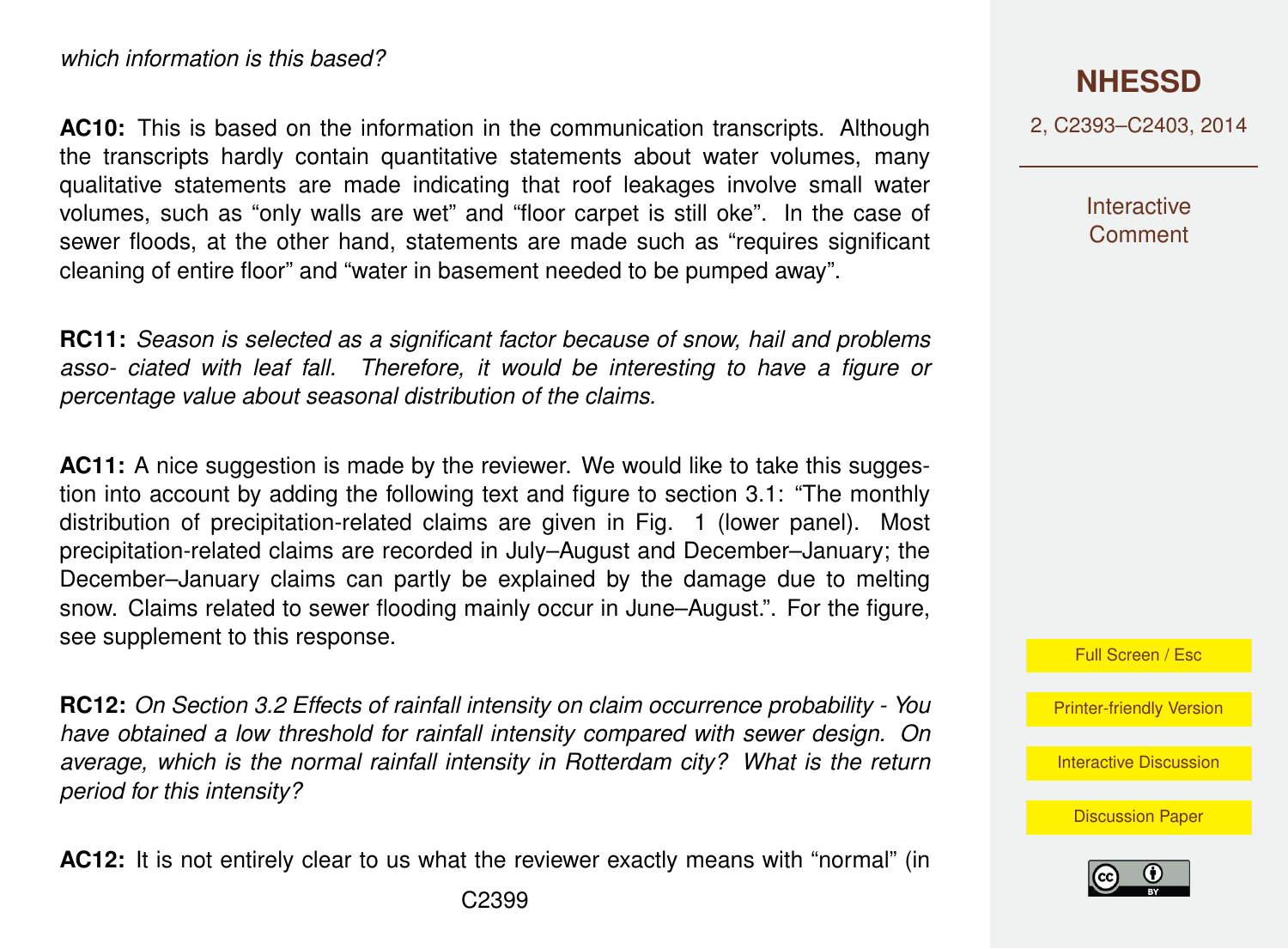"normal rainfall intensity"). If he/she is interested in the return period of the rainfall events that a Dutch sewer system should be able to cope with then we can say the following: in the 70s, sewers were designed to cope with 60 or 90 L s $^{\rm -1}$  ha $^{\rm -1}$  for flat and sloped areas respectively [\(Koot,](#page-9-0) [1977\)](#page-9-0). These values correspond to rainfall intensities of 21.6 and 32.4 mm h<sup>-1</sup>. Nowadays, hydrodynamic models are being used to test the hydraulic design of sewers based on design storms with usually a return period of 2 years [\(Van Mameren and Clemens,](#page-9-0) [1997;](#page-9-0) [Van Luijtelaar and Rebergen,](#page-9-0) [1997\)](#page-9-0), which is approximately 20 mm h<sup>-1</sup>. So, to be more precise, we should rephrase line 7–8 on page 5297 as follows: "Dutch sewers are designed to cope with rainfall intensities of 20 mm h $^{-1}$ , which is associated with an event return period of approximately 2 years [\(Van Mameren and Clemens,](#page-9-0) [1997;](#page-9-0) [Van Luijtelaar and Rebergen,](#page-9-0) [1997\)](#page-9-0)."

**RC13:** *On Section 3.2 Effects of rainfall intensity on claim occurrence probability - For this analysis, did you use all of the cases or only those ones related to precipitation? You have also explained some problems with claims dates' not corresponding to the incident day (maybe because vacation period). Have these cases been filtered? How many cases have been analysed in this section?*

**AC13:** Results in section 3.2 relate to precipitation-related claims only (see line 16, page 5296). To clarify that the second line of section 3.2 ("A further distiction...of Table 2.") is also about precipitation-related claims, we like to start the sentence as follows: "Within the subset of precipitation-related claims, a further distinction...of Table 2.". Moreover, we would like to rewrite the first sentence in the caption of Fig. 4 to "The empirical probability of precipitation-related claim occurrence per day...".

We have mentioned the "holiday bias" as a possible uncertainty in the data; there are, however, no simple ways to validate if a date is correct or not. Thus, we have not filtered out any claims because of this. The insurance company has indicated that number of claims with incorrect dates is probably small. For the question about the number of 2, C2393–C2403, 2014

Interactive **Comment** 



[Printer-friendly Version](http://www.nat-hazards-earth-syst-sci-discuss.net/2/C2393/2014/nhessd-2-C2393-2014-print.pdf)

[Interactive Discussion](http://www.nat-hazards-earth-syst-sci-discuss.net/2/5287/2014/nhessd-2-5287-2014-discussion.html)

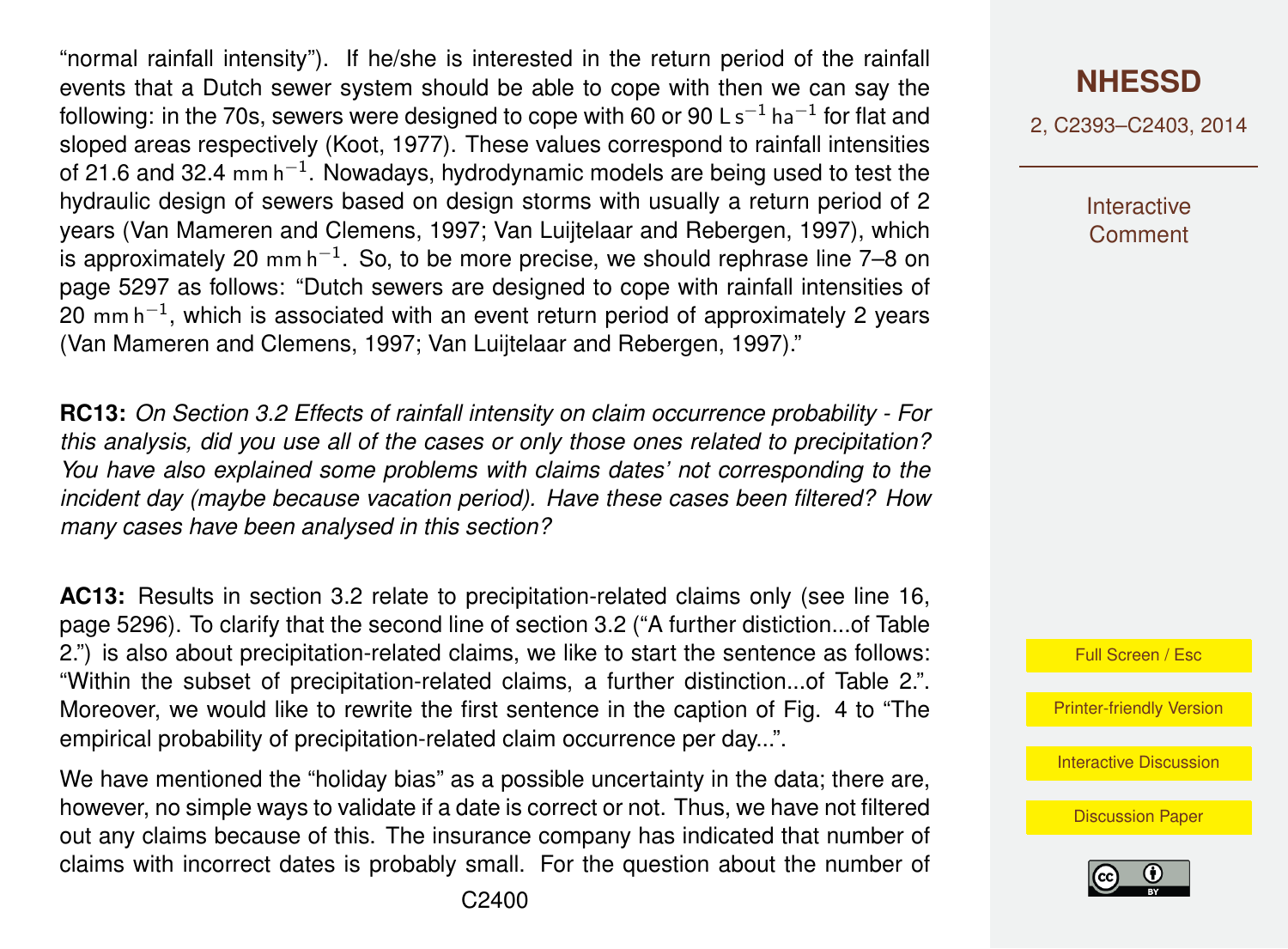cases that have been analysed, we refer to AC8.

Inspired by the reviewer's remark, it would be worthwhile to make the number of claims that have been used to generate Fig. 4 more explicit in the text (line 16–10, page 5296): "In Fig. 4 the empirical probability of precipitation-related claim occurrence per day per risk address, as a function of the rainfall intensity is shown (black dots, based on 1031 claims). Within the subset of precipitation-related claims, a further distinction was made between the occurrence probability of claims caused by failure of systems in the private (grey dots, 876 claims) and the public domain (light grey dots, 89 claims), according to column 5 ("Domain") of Table 2.".

**RC14:** *On Section 4 Discussion - What is the return period of the events not considered in this study (the extremely stormy days)?*

**AC14:** The return periods of these events, considering hourly rainfall intensity, are once every year or less.

**RC15:** *On Section 4 Discussion - page 5300 line 1, there is a typing error "observed when it it raining..."*

**AC15:** OK. This will be changed in the final paper.

**RC16:** *On Table 2 - Information about the remark column has to be included.*

**AC16:** The following sentence will be added to the caption: "In the remark column, "residual group" refers to a group of claims for which exact failure mechanisms could not be derived from communication transcripts.".

**[NHESSD](http://www.nat-hazards-earth-syst-sci-discuss.net)**

2, C2393–C2403, 2014

**Interactive Comment** 

Full Screen / Esc

[Printer-friendly Version](http://www.nat-hazards-earth-syst-sci-discuss.net/2/C2393/2014/nhessd-2-C2393-2014-print.pdf)

[Interactive Discussion](http://www.nat-hazards-earth-syst-sci-discuss.net/2/5287/2014/nhessd-2-5287-2014-discussion.html)

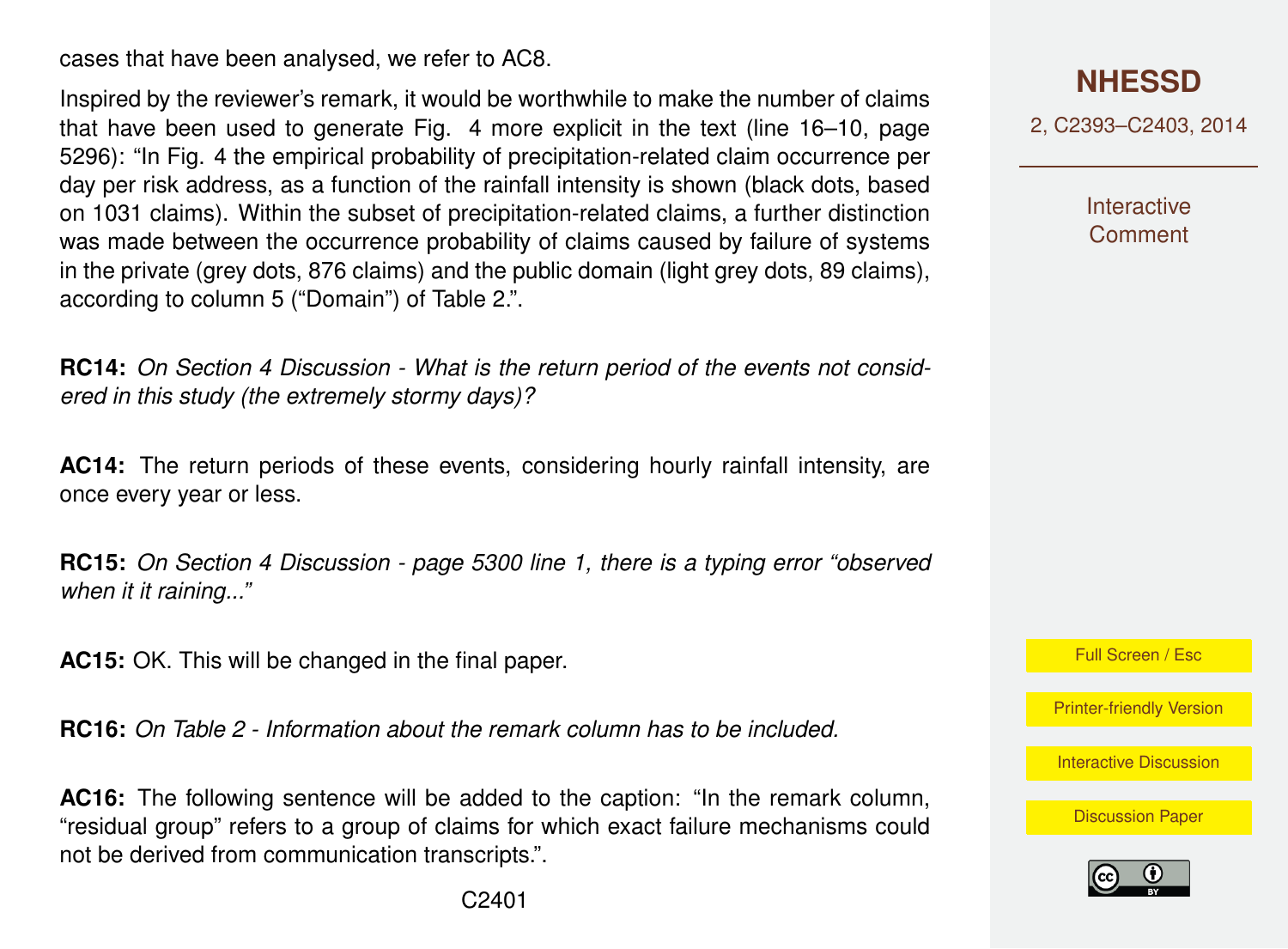## **[NHESSD](http://www.nat-hazards-earth-syst-sci-discuss.net)**

2, C2393–C2403, 2014

#### <span id="page-9-0"></span>**References**

Koot, A. C. J. (1977). *Inzameling en transport van rioolwater*. Waltman.

- Spekkers, M. H., Kok, M., Clemens, F. H. L. R., and Ten Veldhuis, J. A. E. (2013). A spatial analysis of rainfall damage data using C-band weather radar images. In *International Conference of Flood Resilience*, Exeter, UK.
- Spekkers, M. H., Kok, M., Clemens, F. H. L. R., and ten Veldhuis, J. A. E. (2014). Decision-tree analysis of factors influencing rainfall-related building structure and content damage. *Natural Hazards and Earth System Science*, 14(9):2531–2547.
- Statistics Netherlands (2014). StatLine online database, url: http://statline.cbs.nl (viewed on July 2014).
- Van Luijtelaar, H. and Rebergen, E. (1997). Guidelines for hydrodynamic calculations on urban drainage in the netherlands: Backgrounds and examples. *Water Science and Technology*, 36(8-9):253–258.
- Van Mameren, H. and Clemens, F. H. L. R. (1997). Guidelines for hydrodynamic calculations on urban drainage in the netherlands: Overview and principles. *Water Science and Technology*, 36(8-9):247–252.

**Interactive Comment** 

Full Screen / Esc

[Printer-friendly Version](http://www.nat-hazards-earth-syst-sci-discuss.net/2/C2393/2014/nhessd-2-C2393-2014-print.pdf)

[Interactive Discussion](http://www.nat-hazards-earth-syst-sci-discuss.net/2/5287/2014/nhessd-2-5287-2014-discussion.html)